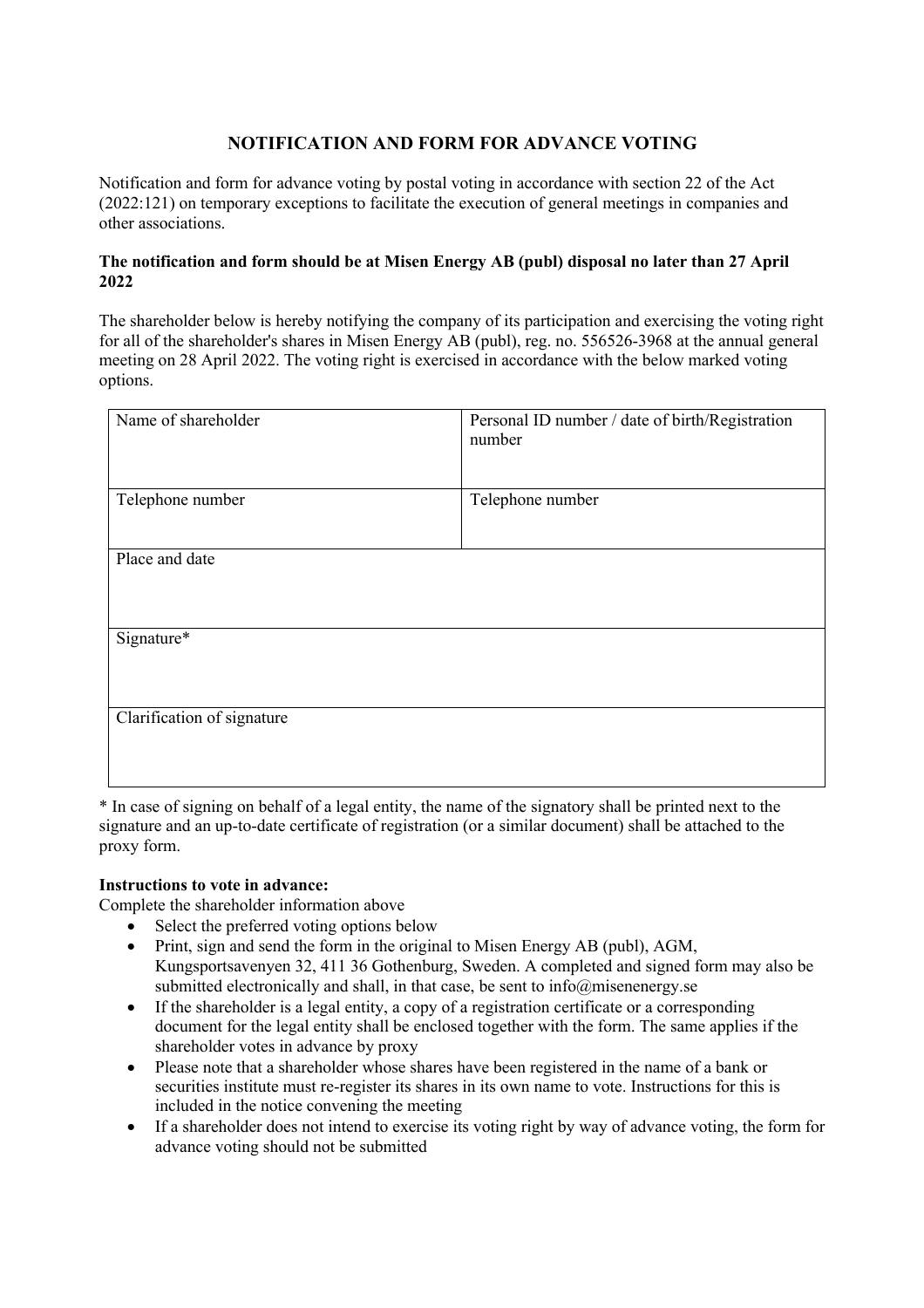A shareholder cannot give any other instructions than selecting one of the options specified at each point in the form. If a shareholder wishes to abstain from voting in relation to a matter, kindly refrain from selecting an option. A vote (i.e. the advance voting in its entirety) is invalid if the shareholder has provided the form with specific instructions or conditions or if pre-printed text is amended or supplemented. One form per shareholder will be considered. If more than one form is submitted, the form with the latest date will be considered. The form received by the company will be considered if two forms are dated at the same date. An incomplete or wrongfully completed form may be discarded without being considered.

In the advanced voting form, the shareholders may request that resolutions in one or more of the matters raised in the proposed agenda be postponed to a so-called continued general meeting, which may not be held solely by advanced voting. Such a continued meeting for a decision in a specific matter shall take place if the meeting decides on it or if the owners of at least one tenth of all shares in the Company so requests.

The form, together with any enclosed authorization documentation, shall be provided to Misen Energy AB (publ) no later than 27 April 2022. An advance vote can be withdrawn up to and including 27 April 2022 by contacting the company via  $info@$ misenenergy.se.

For complete proposals for the items on the agenda, kindly refer to the notice convening the meeting and the proposals on Misen Energy AB's (publ) webpage.

For information on how your personal data is processed, see the integrity policy that is available at Euroclear's webpage www.euroclear.com/dam/ESw/Legal/Privacy-notice-bolagsstammor-engelska.pdf.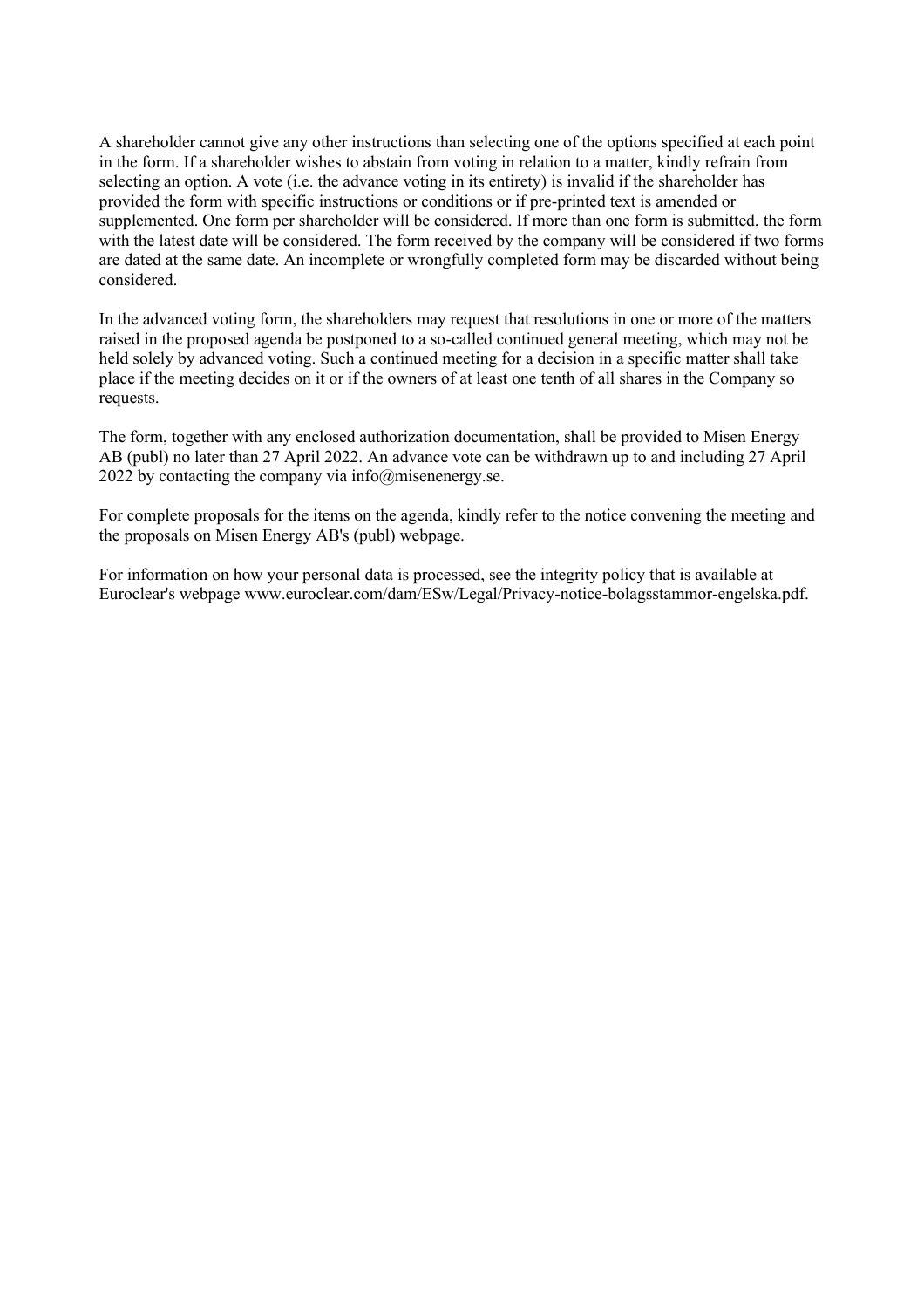## **Annual general meeting in Misen Energy AB (publ) on 28 April 2022**

The options below comprise the proposals submitted by the board of directors and the nomination committee which are included in the notice convening the annual general meeting.

The voting list proposed to be approved under item 2 below is the voting list prepared by the company, based on the shareholders' register on the date of the general meeting and the advance votes received, and as verified by the person elected to attest the minutes.

The tasks of the person elected to approve the minutes also include verifying the voting list and that the advance votes received are correctly reflected in the minutes.

| 1. Opening of the general meeting and election of chairman of the meeting and<br>appointment of the keeper of the minutes                                    |                                                                                          |
|--------------------------------------------------------------------------------------------------------------------------------------------------------------|------------------------------------------------------------------------------------------|
| Yes $\square$                                                                                                                                                | $N_0 \Box$                                                                               |
|                                                                                                                                                              | 2. Preparation and approval of the voting list                                           |
| Yes $\Box$                                                                                                                                                   | No <sub>1</sub>                                                                          |
|                                                                                                                                                              | 3. Approval of the agenda                                                                |
| $Yes \Box$                                                                                                                                                   | No <sub>1</sub>                                                                          |
|                                                                                                                                                              | 4. Election of one person to certify the minutes                                         |
| $Yes \Box$                                                                                                                                                   | No <sub>1</sub>                                                                          |
|                                                                                                                                                              | 5. Determination of whether the general meeting has been duly convened                   |
| Yes $\Box$                                                                                                                                                   | No <sub>1</sub>                                                                          |
| 7a. Resolutions regarding adoption of the income statement and the balance sheet and the<br>consolidated income statement and the consolidated balance sheet |                                                                                          |
| Yes $\Box$                                                                                                                                                   | No <sub>1</sub>                                                                          |
| 7b. Resolution regarding allocation of the company's profit or loss according to the<br>adopted balance sheet                                                |                                                                                          |
| Yes $\Box$                                                                                                                                                   | No <sub>1</sub>                                                                          |
| director                                                                                                                                                     | 7c. Resolution regarding discharge from liability for the board members and the managing |
|                                                                                                                                                              | <b>7c. Andrius Smaliukas</b>                                                             |
| Yes $\Box$                                                                                                                                                   | No <sub>1</sub>                                                                          |
| 7c. Iryna Demchenko                                                                                                                                          |                                                                                          |
| Yes $\square$                                                                                                                                                | No <sub>1</sub>                                                                          |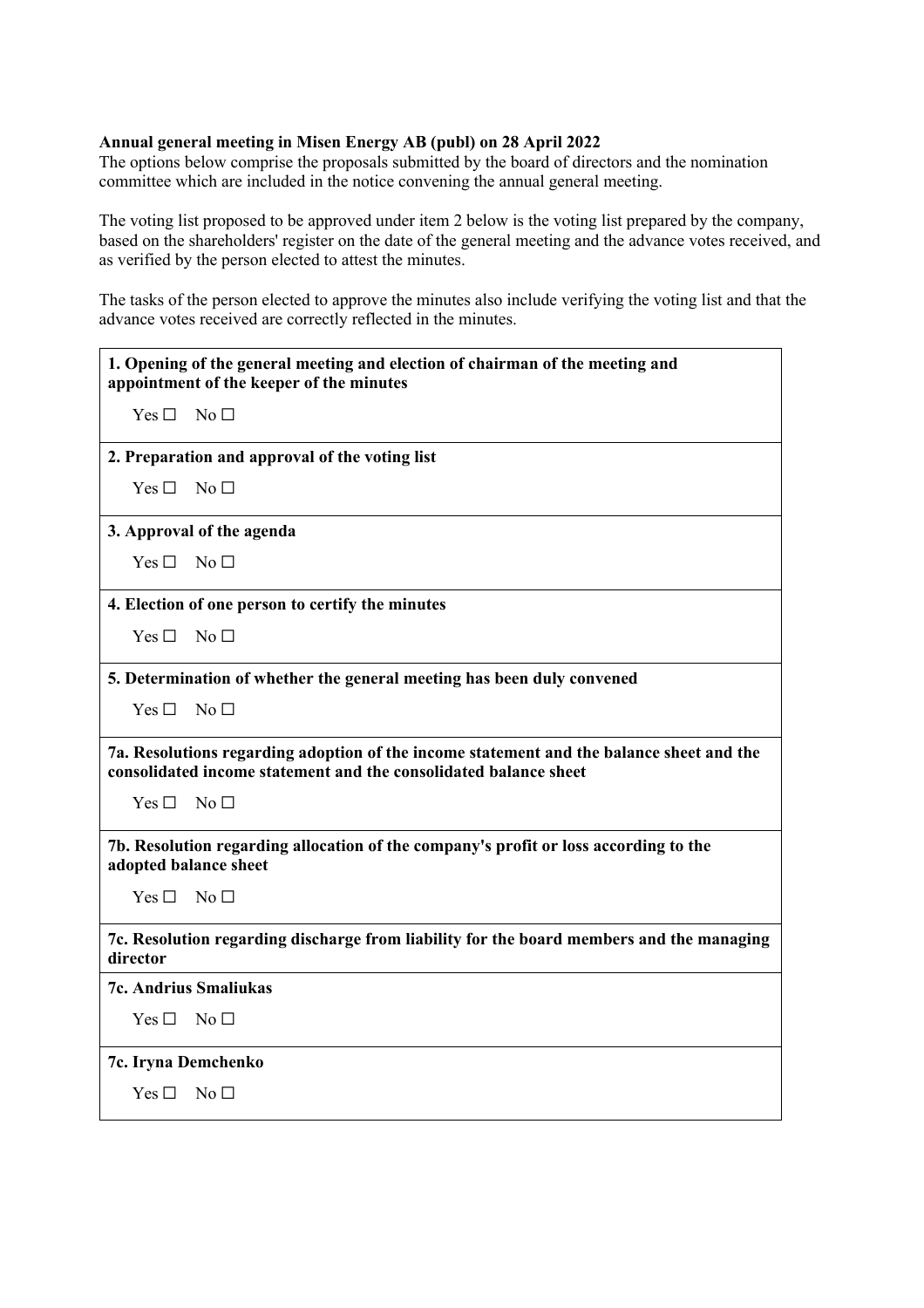| 7c. Dimitrios Dimitriadis                                                     |  |
|-------------------------------------------------------------------------------|--|
| Yes $\Box$<br>No <sub>1</sub>                                                 |  |
| 7c. Gediminas Vaikasas                                                        |  |
| No <sub>1</sub><br>Yes $\Box$                                                 |  |
| 7c. Oleg Batiuk                                                               |  |
| No <sub>1</sub><br>Yes $\square$                                              |  |
| 7c. Pavlo Prysiazhniuk                                                        |  |
| No <sub>1</sub><br>Yes $\square$                                              |  |
| 7c. Göran Wolff                                                               |  |
| Nej $\square$<br>$Ja \Box$                                                    |  |
| 8. Determination of the number of board members and auditors                  |  |
| <b>Number of board members</b>                                                |  |
| No <sub>1</sub><br>Yes $\square$                                              |  |
| <b>Number of auditors</b>                                                     |  |
| Yes $\square$<br>No <sub>1</sub>                                              |  |
| 9. Determination of remuneration to the board of directors and the auditors   |  |
| Fees to the board of directors                                                |  |
| No <sub>1</sub><br>Yes $\square$                                              |  |
| Fees to the auditors                                                          |  |
| Yes □<br>$\rm No~\Box$                                                        |  |
| 10. Election of members of the board and chairman of the board and audit firm |  |
| 10. Re-election of Andrius Smaliukas                                          |  |
| Yes $\square$<br>No <sub>1</sub>                                              |  |
| 10. Re-election of Iryna Demchenko                                            |  |
| Yes $\square$<br>No <sub>1</sub>                                              |  |
| 10. Re-election of Dimitrios Dimitriadis                                      |  |
| Yes $\square$<br>No <sub>1</sub>                                              |  |